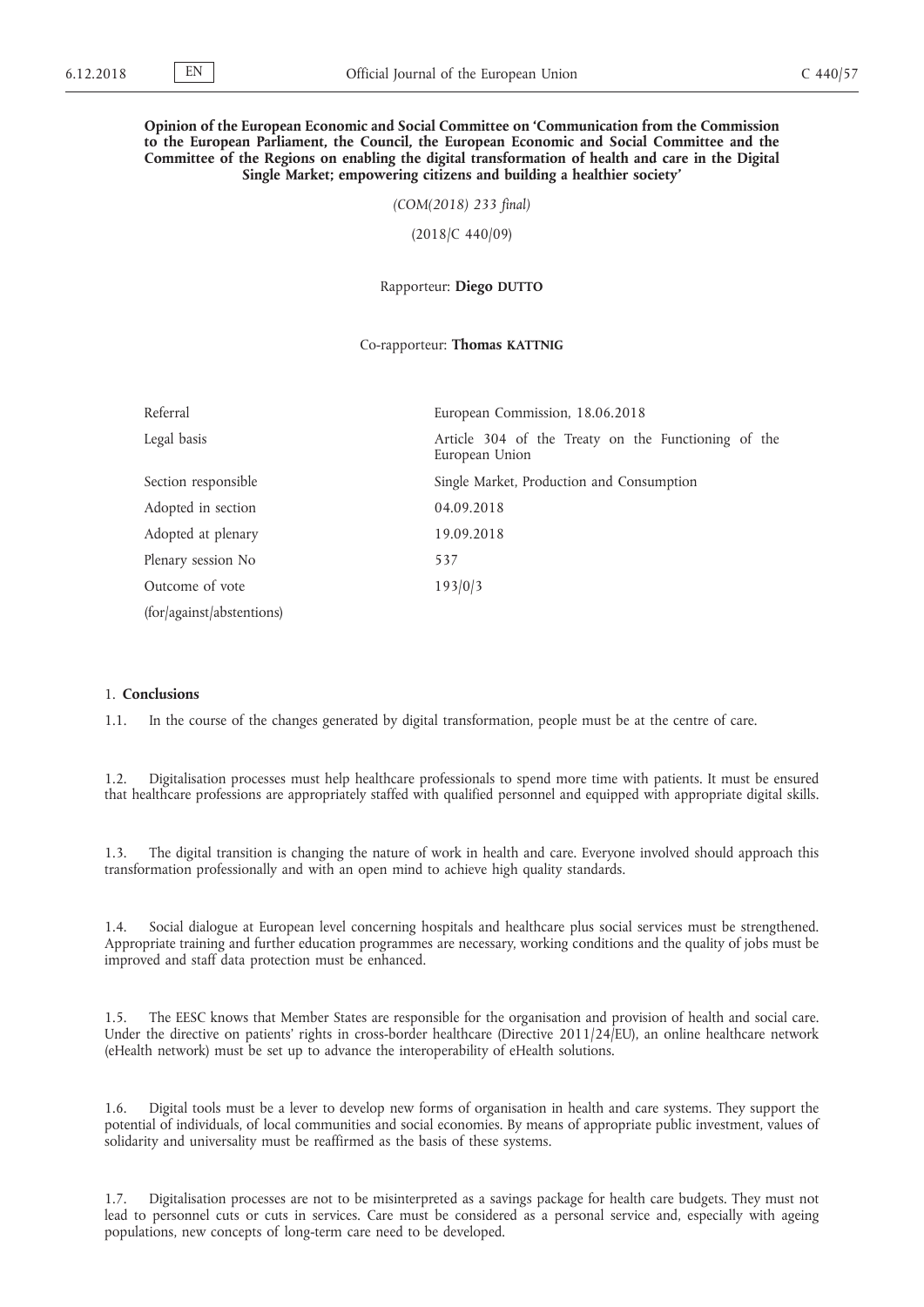1.8. The EESC agrees with the vision outlined in the communication, namely to promote health, prevent and fight diseases, help respond to unmet patient needs and make it easier for citizens to have equal access to high-quality care through appropriate use of digital innovations and social economy.

1.9. Health literacy in the social and digital context concerns a person's ability to acquire, understand and use information responsibly to promote their well-being and stay healthy.

1.10. Citizens should have the right to access their health data. They decide if and when to share their data. It is crucial to take account of the General Data Protection Regulation that guarantees citizens control over the use of their personal data, especially health data.

1.11. The EESC suggests that a 'right to (free) copying' could be an active form of protection. This concerns all data generated by users when interacting with digital health platforms and permits citizens to reuse their own data.

1.12. The original data of users is of useful value for algorithms and platforms; it must be regarded as an original product generated by users and be protected in accordance with laws on intellectual property.

1.13. The 'right to (free) copying' also helps to involve the protection and promotion of competition, which is now being sorely tested by the systems that digital platforms are currently using to expropriate data and personal histories.

1.14. The EESC supports (<sup>1</sup>) the four-pillar process for cross-border joint work on digital transformation in health and care, including joint clinical assessments, joint scientific consultations, identification of emerging health technologies and voluntary cooperation among Member States.

1.15. The EESC suggests taking appropriate action to investigate new ethical, legal and social frameworks that consider the risks associated with data mining.

1.16. The EESC suggests promoting research and innovation on the integration of digital technologies in order to renew healthcare processes, e.g. artificial intelligence, internet of Things and interoperability. The EESC gives full support to the public in secure access to reliable health data across borders to advance research and disease prevention.

1.17. The EESC also endorses the EU's support for small, medium-sized and social enterprises that are developing digital solutions for person-centered care and patient feedback.

1.18. The EESC supports 'rebalancing' the socioeconomical asymmetry in data-driven economies by promoting the development of secure platforms and by supporting not-for-profit cooperative organisations to store, manage and share digital copies of all personal data.

# 2. **Background and general observations**

2.1. On 25 April 2018 the European Commission published its Communication on the digital transformation of health and care in the digital single market  $(2)$ , which concerns the reforms and innovative solutions required for health and care systems to become more resilient, accessible and effective in providing quality care to European citizens and to create a healthier society. When properly designed and cost-effectively implemented, digital health and care solutions can increase the well-being of millions of citizens and radically improve the efficacy of health and care services that are delivered to patients. Digitisation can support the continuity of cross-border care (Directive 2011/24/EU), an important factor for those who spend time abroad for business or pleasure. Digitisation can also help promote health and prevent diseases, including

<sup>(</sup> 1 ) [OJ C 283, 10.8.2018, p. 28.](https://eur-lex.europa.eu/LexUriServ/LexUriServ.do?uri=OJ:C:2018:283:SOM:EN:HTML)

<sup>(</sup> 2 ) COM(2018) 233 final.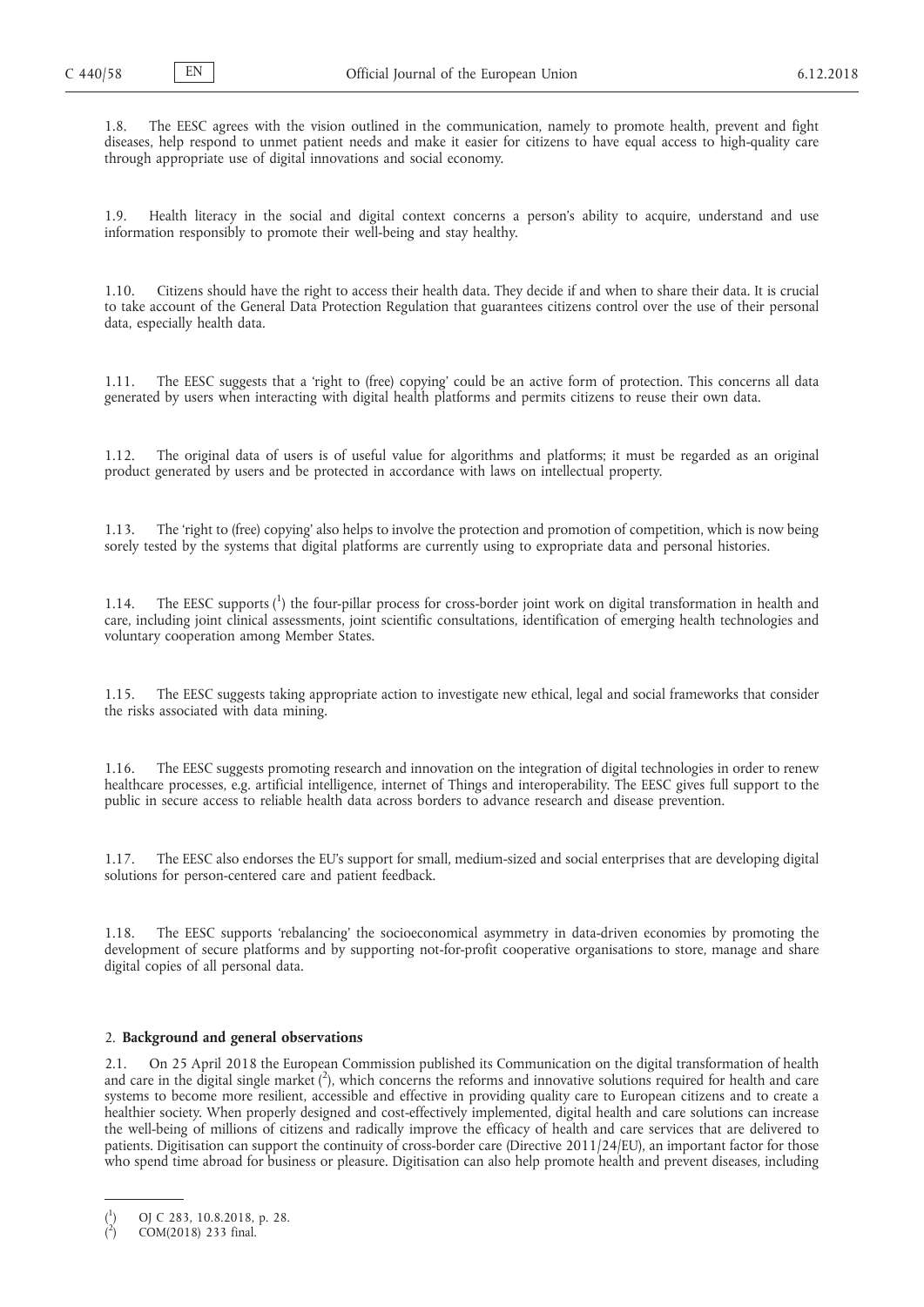occupational health at work. It can support the reform of health systems and their transition to new patterns of care, based on people's needs, and allow a shift from systems focused on hospitals to integrated and more community-based welfare facilities. In the course of the changes, it must be ensured that citizens are at the centre of care. Digitalisation processes should help healthcare professionals to spend more time with the patient. It must therefore be ensured that the healthcare professions are appropriately staffed with qualified personnel and equipped with appropriate digital skills.

2.2. The transition to digital health and care is transforming the nature of work in these areas. This can only be achieved with a high quality standard if everyone involved approaches the transformation professionally and with an open mind. Social dialogue at European level in the health sector and social services must therefore be further strengthened, so that appropriate training and further education must be developed and working conditions, particularly work-life balance, staff data protection and the quality of jobs must be improved.

2.3. The European Commission points out that European health and welfare systems face major challenges, such as ageing, multimorbidity, vaccines, lack of healthcare professionals because of difficult working conditions and the growing problem of non-communicable preventable diseases caused by risk factors such as tobacco, alcohol and obesity and other diseases, including neurodegenerative and rare diseases. An additional and growing threat is presented by infectious diseases due to increased resistance to antibiotics and new or re-emerging pathogens. Public costs related to health and long-term care are increasing in the EU Member States and this trend is expected to continue. It is particularly important that the associated costs should be used for improving quality of work for healthcare professionals, avoiding promoting poor pay and onerous working conditions. With ageing populations, new concepts of long-term care need to be developed.

2.4. Even when they are available, health data are often tied to technologies that are not interoperable, which is an obstacle to their wide use.

2.5. This is why healthcare systems do not have key information to optimise their services, and why it is difficult for service providers to create economies of scale and so offer efficient digital health and care solutions and support crossborder use of health services. The quantified results based on health data need to generate personalised health insights and be accessible to general practitioners, medical specialists and scientists, such that they can be acted on, to perform clustering and predictive modelling and utilise best practices.

2.6. As the conclusions of the report on the *State of Health in the EU* show, the use of patient-centred health data is not yet sufficiently developed in the EU.

2.7. It is the Member States that are responsible for the organisation and provision of health and social care. In some Member States, particularly those with federal systems, regional authorities are responsible for the financing and provision of healthcare.

2.8. Under the directive on patients' rights in cross-border healthcare (Directive 2011/24/EU), an online healthcare network (eHealth network) was set up to advance the interoperability of eHealth solutions.

2.9. Cooperation structures have also been developed, such as the European Innovation Partnership on Active and Healthy Ageing, the joint programme to support an active and autonomous life (Active and Assisted Living programme), and public-private partnerships such as the Innovative Medicines Initiative and the Electronic Components and Systems for European Leadership initiative. Regional and national smart specialisation strategies also play a central role in the development of stronger regional ecosystems in healthcare. Since 2004, two eHealth action plans have provided a policy framework for the Member States and the Commission, and the eHealth Stakeholders Group has played an important role.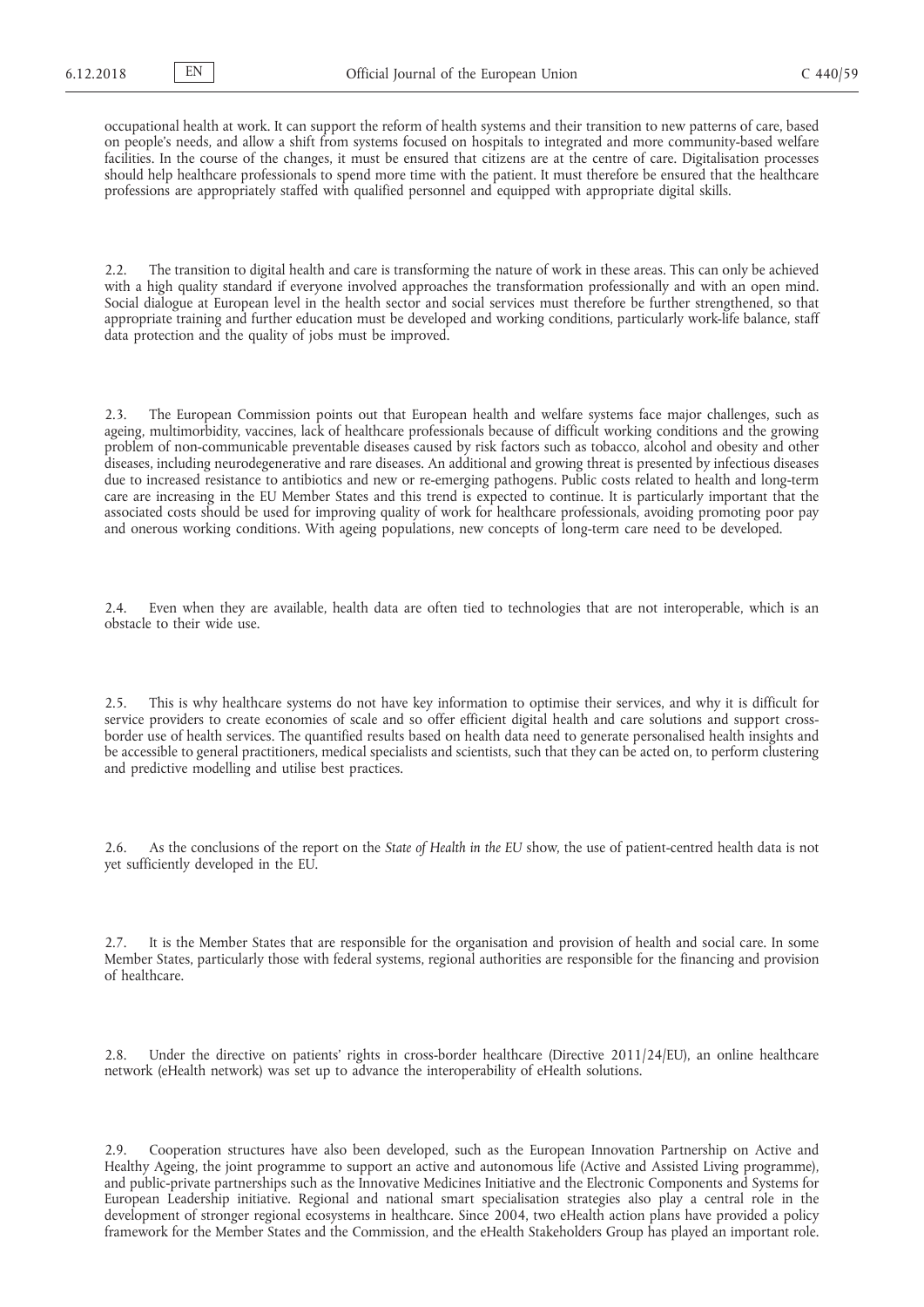2.10. With reference also to its positions set out in previous opinions  $(3)$ , the EESC believes the Commission's proposed action in three areas should be supported. These are: secure access of the public to — and sharing of — health data across borders; reliable data to advance research, disease prevention and personalised health and care, and digital tools for citizen empowerment and person-centred care. As mentioned above, it must be ensured that digitalisation processes are not misinterpreted as a savings package for health care budgets and do not lead to personnel cuts or cuts in services. Staff shortages lead to poor care and increased morbidity risk. It should not be forgotten that the digital transformation is a twodimensional phenomenon comprising direction and process. In terms of direction, we focus on the external factors for organisations, constantly looking at 'what' the digital transformation is addressing. In terms of process, the focus is on the thinking within organisations, with particular attention to 'how' the digital transformation is being carried out. This approach absolutely must therefore be taken into account in examining the subject of the opinion in order to guarantee a patient-oriented approach.

2.11. Precisely for this reason, the EESC points out, as it did in its previous opinion  $(^4)$ , that to take advantage of the digital transformation, EU networks and planned support measures should use digital tools to implement and reinforce, not to weaken, our fundamental rights in respect of health and care. Digital tools must support the development of individual potential and of local communities and social economy; they must be a powerful lever in promoting rights and developing new forms of organisation and governance for health and care; and they must help to reaffirm the values of solidarity and universality that are the basis of our healthcare system. This should be ensured by means of appropriate public investment, as set out in a previous opinion  $(^{5})$ .

2.12. In line with previous opinions, the EESC believes that equal access to healthcare, one of the main objectives of health policies, can benefit from digital support provided certain conditions are met:

- equal geographical coverage taking into account areas with poor coverage by digital operators (access, broadband);
- bridging the digital divide in terms of use by the public, health professionals and stakeholders in health insurance schemes;
- interoperability between the various components of the digital architecture (databases, medical devices) to promote continuity of care within and between these facilities;
- protection of health data, which may under no circumstances be used to the detriment of patients;
- electronic distribution of product information approved by drug licensing authorities to improve access (as mentioned in a previous EESC opinion (<sup>6</sup>)).

2.13. The rapid expansion of telemedicine, connected devices and nanotechnology, biotechnology, information technology and the cognitive sciences (NBIC) must not result in patients being seen as mere connected bodies which can be analysed, monitored and overseen remotely by an all-powerful IT programme. The technical development of health in fact encourages the opposite: it places interpersonal relationships and social ties back at the centre of medical practice and care.

# 3. **Impacts of digital transformation**

### 3.1. *Impact of digital transformation on health and care*

3.1.1. The Commission communication illustrates how the EU can help to achieve the objectives of the Council conclusions, namely by developing the necessary cooperation and infrastructure in the EU and thereby helping the Member States to fulfil their political commitment in these areas. The proposed actions also support the Commission's commitment to achieving the UN sustainable development goal 'Ensure healthy lives and promote well-being for all at all ages' and implementing the principles of the European Pillar of Social Rights.

<sup>(</sup> 3 ) [OJ C 434, 15.12.2017, p. 1;](http://eur-lex.europa.eu/legal-content/EN/TXT/?uri=uriserv:OJ.C_.2017.434.01.0001.01.ENG&toc=OJ:C:2017:434:TOC) [OJ C 13, 15.1.2016, p. 14 and](http://eur-lex.europa.eu/legal-content/EN/TXT/?uri=uriserv%3AOJ.C_.2016.013.01.0014.01.ENG&toc=OJ%3AC%3A2016%3A013%3ATOC) [OJ C 458, 19.12.2014, p. 54.](https://eur-lex.europa.eu/legal-content/EN/TXT/?uri=uriserv:OJ.C_.2014.458.01.0054.01.ENG&toc=OJ:C:2014:458:TOC)

<sup>(</sup> 4 ) [OJ C 434, 15.12.2017, p. 1.](https://eur-lex.europa.eu/legal-content/EN/TXT/?uri=uriserv:OJ.C_.2017.434.01.0001.01.ENG&toc=OJ:C:2017:434:TOC)

<sup>(</sup> 5 ) [OJ C 173, 31.5.2017, p. 33.](https://eur-lex.europa.eu/legal-content/EN/TXT/?uri=uriserv:OJ.C_.2017.173.01.0033.01.ENG&toc=OJ:C:2017:173:TOC)

<sup>(</sup> 6 ) [OJ C 13, 15.1.2016, p. 14.](http://eur-lex.europa.eu/legal-content/EN/TXT/?uri=uriserv%3AOJ.C_.2016.013.01.0014.01.ENG&toc=OJ%3AC%3A2016%3A013%3ATOC)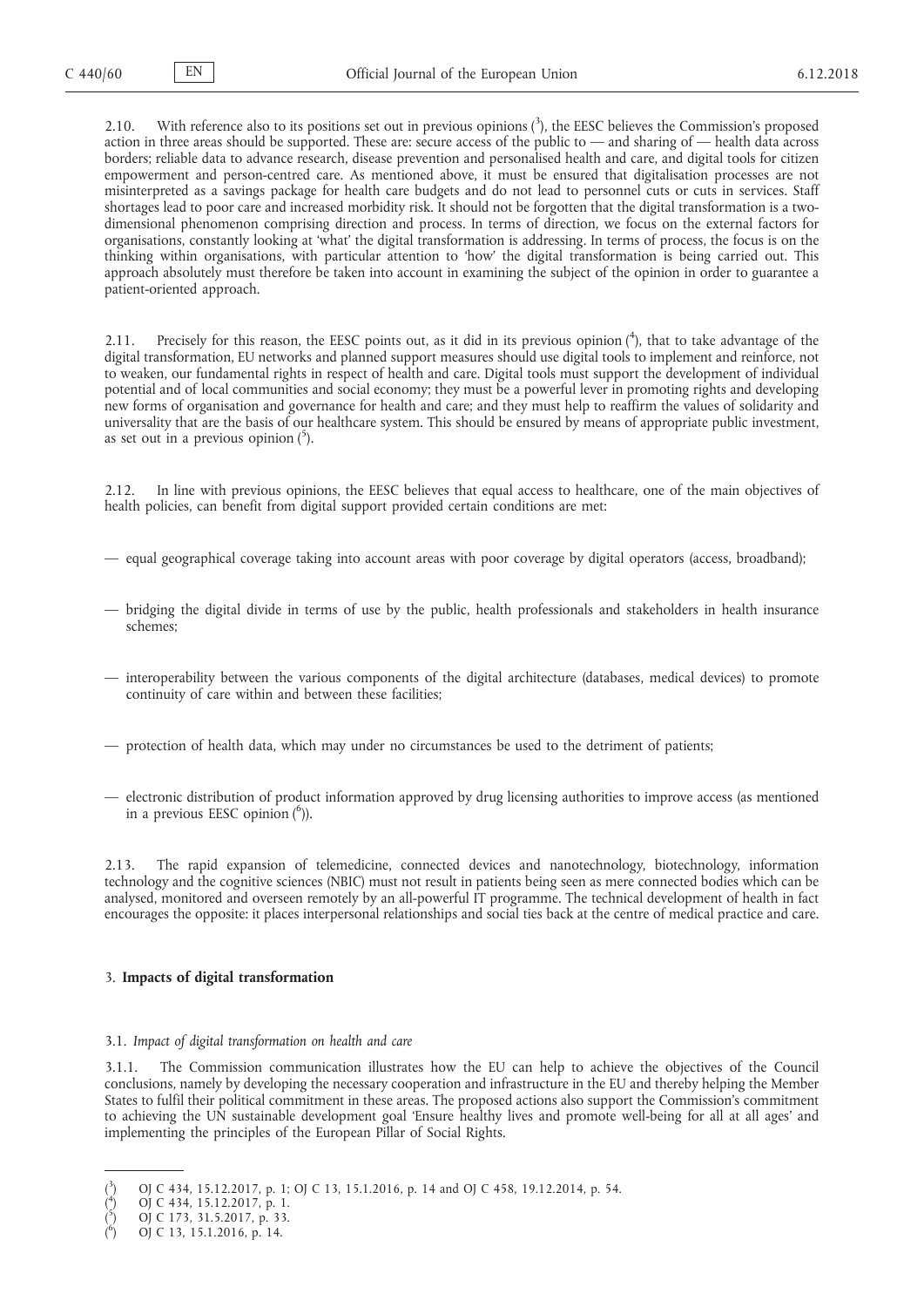3.1.2. The EESC agrees with the vision outlined in the communication, namely to promote health, prevent and fight diseases, help respond to unmet patient needs, and make it easier for citizens to have equal access to high-quality care through appropriate use of digital innovations and social enterprises.

3.1.3. The EESC believes that it is essential to increase the sustainability of European health and care systems, helping to maximise the potential of the digital single market through greater use of digital products and services in the areas of health and care. A further objective of the actions proposed must be to stimulate growth and promote European industry in the sector, as well as businesses, both profit and non-profit, which design and manage health and care services.

3.1.4. Digital transformation enables in particular access to and exploitation of data that can make it possible to reduce healthcare costs as the population grows and life expectancy increases, supporting the optimisation of government action at national and European level.

3.1.5. Health digitisation will contribute to not only reducing time spent in hospital, with a direct positive impact on healthcare in hospitals, but also assisting the recovery of patients themselves. In the context of international recognition, the World Health Organization, in cooperation with the International Telecommunication Union (ITU), has proposed the National eHealth Strategy Toolkit, which essentially provides a method for upgrading and developing national eHealth strategies, action plans and monitoring frameworks.

## 3.2. *Impact of digital transformation on people*

3.2.1. Digital transformation gives citizens the opportunity to widely access innovative and more efficient personalised healthcare knowledge, infrastructure and services and also to contribute — as service providers, information producers and data providers — to improving the health of others.

3.2.2. It might also be considered that citizens have the right to access their health data and decide if and when to share such data. The EESC also believes it is crucial to take account of the General Data Protection Regulation, which came into force on 25 May 2018 and will guarantee citizens control over the use of their personal data, including health data. In addition, account should be taken of the statement made by the World Medical Association (WMA) on ethical considerations regarding health databases and biobanks in its Taipei Declaration, adopted by the 53rd WMA General Assembly, Washington DC, USA, October 2002, and revised by the 67th WMA General Assembly, Taipei, Taiwan, October 2016.

3.2.3. In this respect, it is essential to challenge the risk of a widening gap in people's digital literacy levels. Health literacy in the social and digital context concerns a person's ability to acquire, understand and use information responsibly to promote their well-being and stay healthy. To this end, it is necessary to guarantee a level of skills and familiarity with the new tools that allow people to improve their own well-being and that of the community through measures to improve lifestyle and living conditions.

3.2.4. As users are at the centre of design and service, the data they generate should also be considered crucial, with appropriate regulations laid down concerning ownership of the data and the right of the user him/herself and other parties to use them. The questions that should be raised are 'who owns the data?', 'who has the right to use them?', 'under what conditions can other parties providing services use the data?', 'can the user freely use the data?', etc. In this regard, an important distinction should be made between data types: raw data, on the one hand, and data generated by algorithms and artificial intelligence services, on the other. If another party generates new aggregate data using proprietary algorithms, how should ownership of the information be managed? How are business models designed to handle the presence of multiple stakeholders, each providing a fundamental part of the service? A distinction should also be made between business models based on services only (more traditional, e.g. support with activities of daily living (ADL)), and those based on patientcentred data with the possibility of developing new services in terms of tele-health (e.g. services for prevention, treatment support and adaptation).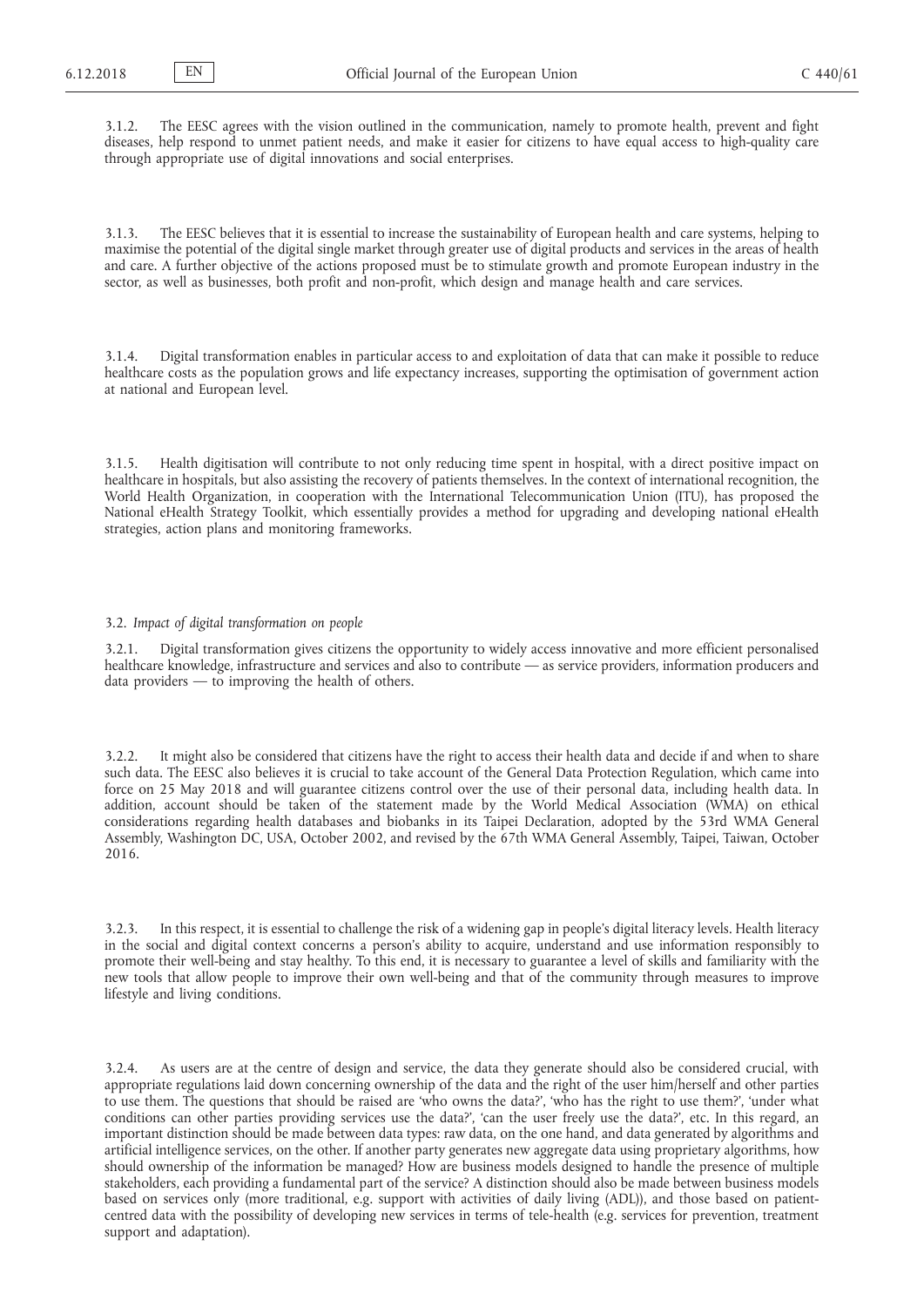3.2.5. The authentic — i.e., original — data of each user is the only useful value for algorithms, services and platforms, which means that it can/must be regarded as an original product generated by users (and by them and their biological, cognitive, cultural and behavioural characteristics alone) and as such is an 'original input' that must be protected in accordance with similar rules, albeit ones based ad hoc on intellectual property. One suggestion could be an active form of protection through a 'right to (free) copying' of all data generated by users when interacting with digital health platforms, so as to permit them to reuse it — if deemed appropriate — by reaggregating it through other services/algorithms. The 'right to (free) copying' also helps with another problem involving the protection and promotion of competition, which is now being sorely tested by the systems that digital platforms are currently using — on the basis of contracts or otherwise — to expropriate data and personal histories.

3.2.6. The EU itself has addressed the matter mentioned in point 3.2.5 on various occasions and in some cases has opted for a right to make data available (copying) (see Article 9 of Directive 2012/27/EU on energy efficiency: 'if final customers request it, metering data on their electricity input and off-take is made available to them or to a third party acting on behalf of the final customer in an easily understandable format that they can use to compare deals on a like-for-like basis').

3.2.7. The EESC suggests creating a connected IT infrastructure so that patients with a rare disease can be contacted quickly and can make their health and medical data available for global not-for-profit research. The European Union is promoting the creation of a system of electronic health records by supporting the exchange of information and standardisation and the development of networks for the exchange of information between healthcare providers in order to coordinate actions in the event of a public health risk.

3.2.8. This would enable people/citizens/patients/users to take back full control of their digital identity. It would allow them to participate in the acquisition of knowledge obtained from aggregated health data for personalised medicine and prevention, and also to enjoy the considerable economic benefits derived from these aggregated data.

3.3. *Impact of digital transformation on social and health systems*

3.3.1. The EESC supports (as mentioned in EESC opinion  $\binom{7}{1}$ ) the four-pillar process for cross-border joint work on digital transformation in health and care.

3.3.1.1. The proposal establishes a coordination group, composed of representatives of the Member States' Health Technology Assessment (HTA) bodies, and describes the four pillars of future cooperation. The joint work would be led by the Member States through the coordination group and would comprise:

- joint clinical assessments;
- joint scientific consultations;
- identification of emerging health technologies;
- voluntary cooperation among the Member States.

3.3.1.1.1. *Joint clinical assessments* concern the most innovative technologies that include: i) medicines undergoing the central marketing authorisation procedure, and ii) certain classes of medical devices and in vitro diagnostic medical devices that make it possible to address unmet medical needs, potential impact on patients, public health or healthcare systems, and significant cross-border dimension. Such assessments would be drafted and defined by the Member States' HTA bodies, pharmaceutical companies or medical devices manufacturers (the 'developer'), patients, clinical experts and other stakeholders. Once verified by the Commission, the report would be published and then used by the Member States.

 $\mathcal{r}$ ) [OJ C 283, 10.8.2018, p. 28.](https://eur-lex.europa.eu/LexUriServ/LexUriServ.do?uri=OJ:C:2018:283:SOM:EN:HTML)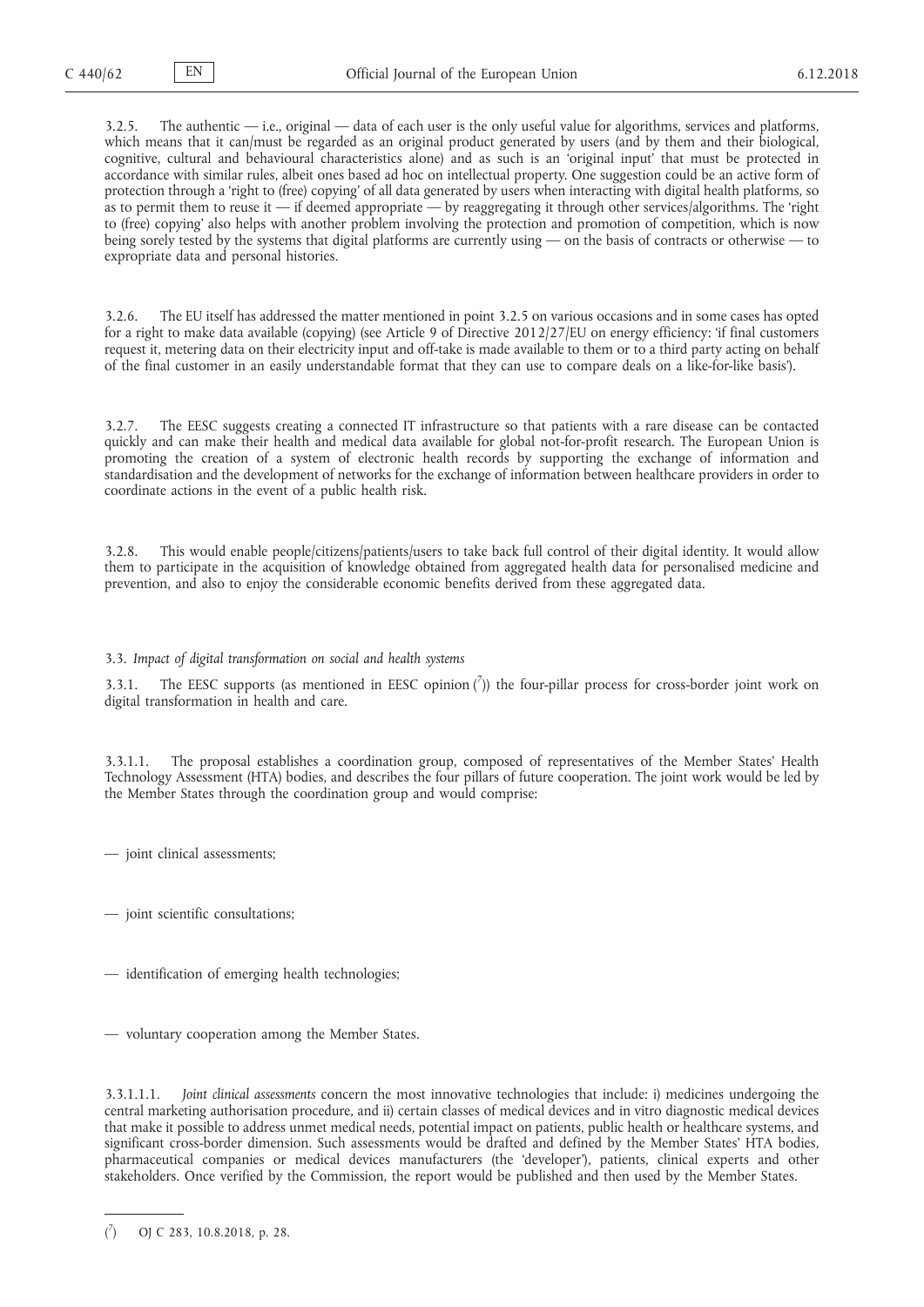3.3.1.1.2. *Joint scientific consultations*, also referred to as 'early dialogues', would allow a health technology developer to seek the advice of HTA bodies on the data and evidence likely to be required as part of a future joint clinical assessment. Developers would have the possibility to request a joint scientific consultation from the coordination group. Once approved by the coordination group, the joint scientific consultation reports would be addressed to the health technology developer, but would not be published.

3.3.1.1.3. 'Horizon scanning', or the *identification of emerging health technologies* (health technologies that have not yet been adopted in the healthcare system), would help ensure that health technologies that are expected to have a major impact on patients, public health or healthcare systems are identified at an early stage in their development and included in the joint work.

3.3.1.1.4. Member States would have the possibility to continue *Voluntary cooperation* at EU level in areas not covered by mandatory cooperation. This would, among other things, allow for the possibility of performing HTAs on health technologies other than medicinal products or medical devices (such as surgical procedures), as well as for the assessment of non-clinical aspects (for instance, the impact of medical devices on the organisation of care).

3.3.2. The deployment of novel healthcare solutions enabled by digital transformation raises a number of important multidisciplinary issues, including ethical, legal and social issues. Although a legal framework already exists for data protection and patient safety, other matters need to be addressed, such as access to broadband, the risks associated with data-mining and automatic decision-making, guaranteeing appropriate standards and legislation to ensure adequate quality of eHealth or mHealth services, and accessibility and quality of services. Similarly, at the level of services, although there are rules at EU and national level governing public procurement, competition and the internal market, novel approaches that take account of digital transformation should be discussed and adopted.

3.3.3. Digital transformation will entail a reorganisation of the health care system, with new ways and standards to provide services (e.g. using robots in conjunction with caregivers). Additionally, caregivers should undergo appropriate and specific training programmes (e.g. including social, medical or technical background), and be prepared for new job profiles and transformations in work environments. This will lead to the definition of new service models, support policies, certifications and standards suited to the introduction of digital services and technologies in real care contexts and markets. Their design and development should follow the principles of user-centred design, usability engineering by design, universal design, etc., with users and their needs at the centre of the process avoiding creating digital divide and excluding people from services.

3.3.4. The EESC endorses the Commission's efforts to support the development and adoption of the European electronic health record exchange format and to develop common identification and authentication measures, as laid down in Article 14(2) of Directive 2011/24/EU.

### 3.4. *Impact of digital transformation on the digital market*

3.4.1. The challenge is that of 'rebalancing socioeconomical asymmetry in a data-driven economy' ( $8$ ) by means of:

- a legal right to a digital copy of all personal data (medical and non-medical); data portability (Article 20, EU Data Protection Directive);
- a safe and secure platform where people can store, manage and actively share data on their own terms;

— a not-for-profit cooperative organisational structure of personal data platforms so that they are owned by citizens;

 $($ <sup>8</sup> ) World Economic Forum — The Global Information Technology Report 2014.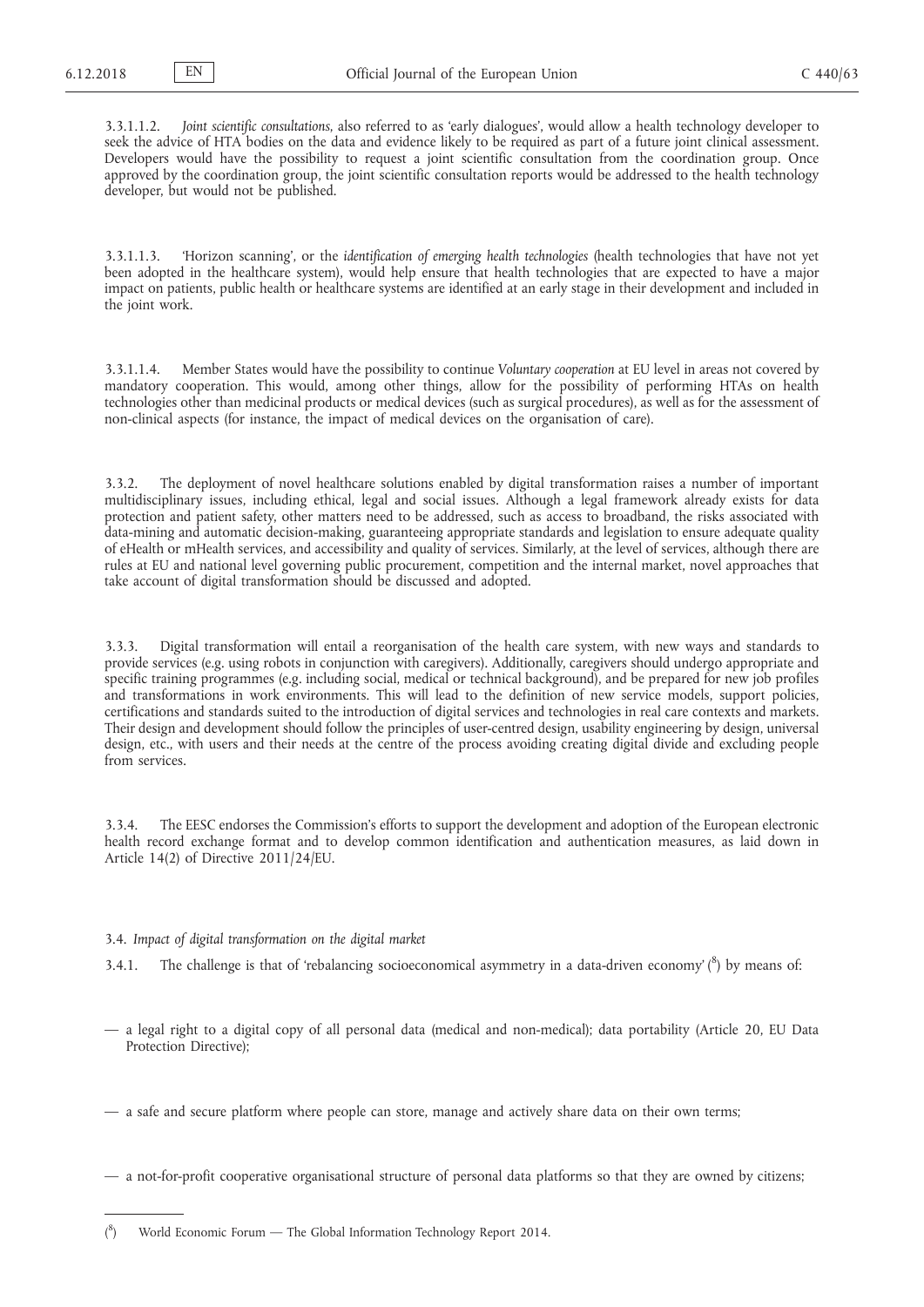— revenues from citizen-controlled secondary use of data being invested in projects and services that benefit members and society at large.

3.4.2. Joint clinical assessments would facilitate faster access, avoid duplication at national level and deliver greater consistency, clarity and predictability for everyone involved in the process. The medical devices industry is overall more sceptical of the proposal. Mandatory cooperation on clinical HTA assessments may slow down market access for devices, rather than streamline it.

3.4.3. As mobile device penetration is growing, eHealth or mHealth solutions will offer novel services with optimised processes. Processes will include facilitating mobility for health and care professionals.

3.4.4. Digital transformation will promote the development of new agile business models, foster participation in the business by various stakeholders and bring about benefits from the quantification of users' experiences. Its success depends on it being customer-centric (or user-centric), in order to ensure that the user perspective is considered from the very beginning of the design process (design thinking).

3.4.5. Digital transformation will enable the widespread use of health and social data, fostering the integration of systems and devices with machine learning services and the necessity of interoperability and interaction capability (M2M) that must take into account the variety of user requirements and preferences, the development of 'future proof' systems, the possibility of integration with existing infrastructure and with local service providers, and any disruptive and unplanned technologies and services with new standardisation requirements.

3.4.6. Novel key enabling technologies, such as 5G, will create opportunities for enhanced mobile broadband products and services, thus supporting the deployment of millions of connections for internet of Things (IoT) devices on a massive scale. With the proliferation of 5G and the IoT, digital transformation strategies are crucial for many stakeholders acting in the healthcare domain, particularly as new consumer behaviour and needs will demand new digitised offerings.

3.4.7. The EESC supports services related to: health information, disease prevention, development of tele-counselling systems, online prescribing, referral, and reimbursement of medical expenses. Existing platforms such Alfred, Big White Wall, Medicine Patient Portal, Empower etc. can be regarded as enabling the digital transformation in the digital single market. Interestingly, on 29 May 2018, it was announced that the European Open Science Cloud would support EU science in world-leading position by creating a trusted environment for hosting and processing research data. The Cloud should be a broad, pan-European federation of excellent existing and emerging infrastructures that respects the governance and funding mechanisms of its component parts; membership in this federation would be voluntary; and the governance structure would include Member State ministries, stakeholders and scientists.

3.5. *Impact of digital transformation on service providers*

3.5.1. In this context, the EESC agrees on the following objectives:

— a focus on healthcare providers;

- a focus on patients when entering the healthcare system;
- efficient data transfer within primary care (eHealth, Electronic Patient Dossier/EPD);
- patients provide consent to their data being used for research; incentives to provide additional data (mHealth);
- reducing the difficulties of involving patients in research.